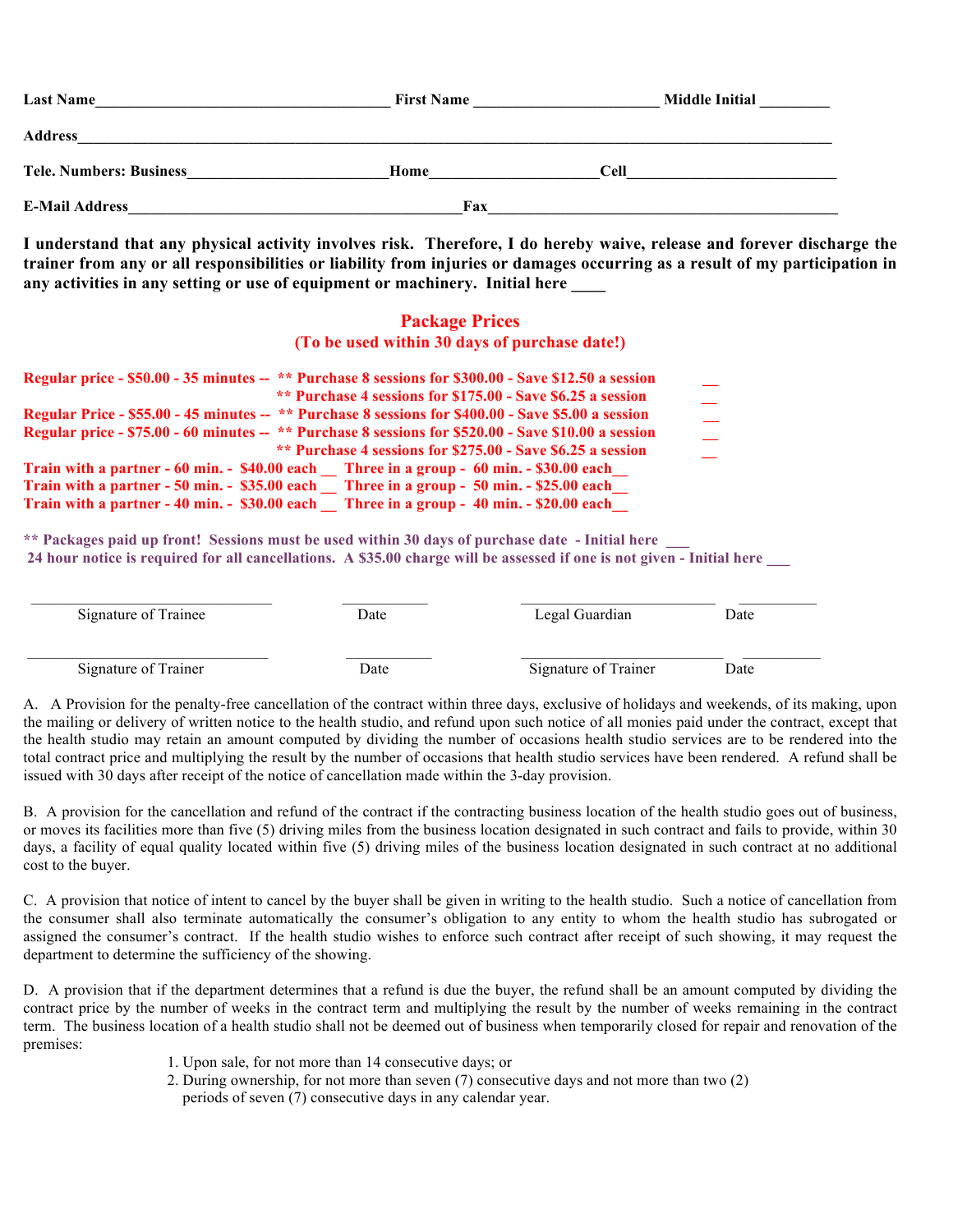E. A provision in the disclosure statement advising the buyer to contact the Florida Department of Agriculture & Consumer Services for information within 60 days should the health studio go out of business.

F. A provision for the cancellation of the contract if the buyer dies or becomes physically unable to avail himself of a substantial portion of those services which he used from the commencement of the contract until the time of disability, with funds paid or accepted in payment of the contract in an amount compute by dividing the contract price by the number of weeks remaining in the contract term. The contract may require a buyer or the buyer's estate seeking relief under the paragraph to provide proof of disability or death. A physical disability sufficient to warrant cancellation of the contract by the buyer shall be established if the buyer furnishes to the health studio a certification of such disability by a physician licensed under Chapter 458, 459, 460, or Chapter 461 provided the diagnosis or treatment is within the physician's scope of practice.

G. Health Studio registration number needs to be on the membership contract.

H. Each contract of a health studio facility shall include the phrase " …(Name of Firm)…is registered with the State of Florida as a Health Studio Facility Registration Number…"

I. Health studios exempt from posting security must include in all contracts for health studio services the following disclosure statements: SHOULD YOU (THE BUYER) CHOOSE TO PAY FOR MORE THAN ONE (1) MONTH OF THIS AGREEMENT IN ADVANCE, BE AWARE THAT YOU ARE PAYING FOR FUTURE SERVICES AND MAY BE RISKING LOSS OF YOUR MONEY IN THE EVENT THE HEALTH STUDIO AND/OR THIS BUSINSS LOCATION CEASES TO OPERATE. THIS HEALTH STUDIO IS NOT REQUIRED BY FLORIDA LAW TO PROVIDE ANY SECURITY, AND THERE MAY NOT BE OTHER PROTECTIONS PROVIDED TO YOU SHOULD YOU CHOOSE TO PAY IN ADVANCE.

J. The initial contract will not be for a period in excess of 30 days. Renewal of contracts may not be executed and the fee therefore paid until the preceding contract expires. ALL sessions must be used within 30 days.

K. A provision that if the health studio requires a buyer to furnish identification upon entry to the facility and as a condition of using the services of the health studio, the health studio shall provide the buyer with the means of such identification.

Signature of Trainee **Date** Date **Date** Legal Guardian Date Date

Signature of Trainer **Date Date** Signature of Trainer **Date Date Date Signature of Trainer Date** 

 $\_$  , and the set of the set of the set of the set of the set of the set of the set of the set of the set of the set of the set of the set of the set of the set of the set of the set of the set of the set of the set of th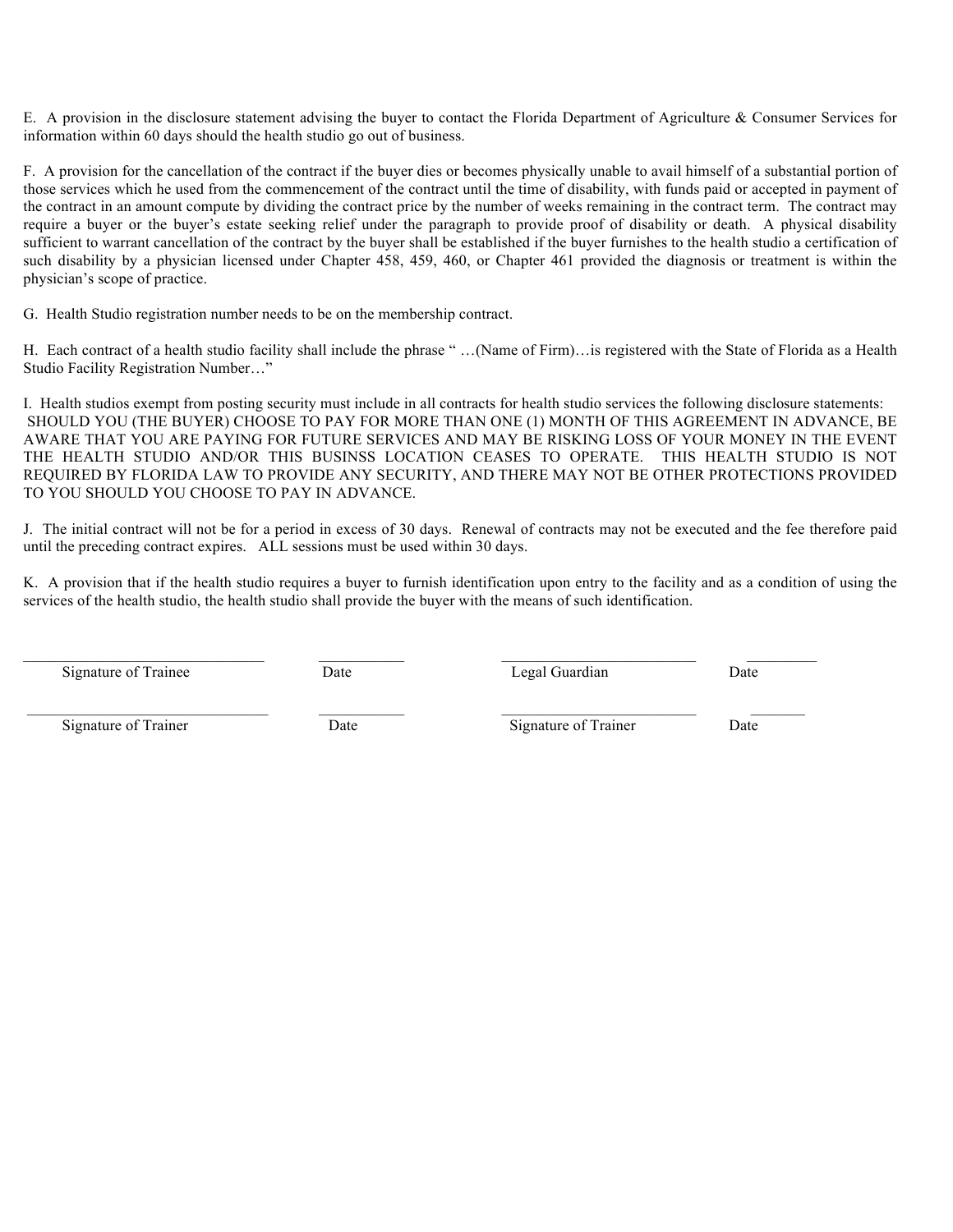| Tele. Numbers: Business__________________Home_________________Cell_______________                                                                                                                                                                                                                                                                                                                                                                                                              |                                                                                          |                                             |                              |                                                                                                                       |  |
|------------------------------------------------------------------------------------------------------------------------------------------------------------------------------------------------------------------------------------------------------------------------------------------------------------------------------------------------------------------------------------------------------------------------------------------------------------------------------------------------|------------------------------------------------------------------------------------------|---------------------------------------------|------------------------------|-----------------------------------------------------------------------------------------------------------------------|--|
| E-Mail Address Fax Fax                                                                                                                                                                                                                                                                                                                                                                                                                                                                         |                                                                                          |                                             |                              |                                                                                                                       |  |
|                                                                                                                                                                                                                                                                                                                                                                                                                                                                                                |                                                                                          |                                             |                              |                                                                                                                       |  |
|                                                                                                                                                                                                                                                                                                                                                                                                                                                                                                |                                                                                          |                                             |                              |                                                                                                                       |  |
|                                                                                                                                                                                                                                                                                                                                                                                                                                                                                                |                                                                                          |                                             |                              |                                                                                                                       |  |
| Age___ Date of Birth_______Weight______Height_______BP_______RHR_____THR______<br>This form is designed to help identify individuals for whom physical activity might be inappropriate at the present<br>time. It is not intended to substitute for a complete physical examination and assessment by a physician. It is<br>recommended that each client undergo a medical examination prior to the initiation of an exercise program. With<br>this understanding please answer the following. |                                                                                          |                                             |                              |                                                                                                                       |  |
| 1. Do you currently have an illness or infection? $\Box$ Yes $\Box$ No If yes, explain                                                                                                                                                                                                                                                                                                                                                                                                         |                                                                                          |                                             |                              | <u> 1989 - Johann Barn, amerikan berkema dalam penyanyi dan berkema dalam pengaran berkema dalam pengaran berkema</u> |  |
| 2. Have you been hospitalized or had major surgery within the last year? $\Box$ Yes $\Box$ No                                                                                                                                                                                                                                                                                                                                                                                                  |                                                                                          |                                             |                              |                                                                                                                       |  |
| 3. Are you pregnant or have you given birth within the last two months? $\Box$ Yes $\Box$ No                                                                                                                                                                                                                                                                                                                                                                                                   |                                                                                          |                                             |                              |                                                                                                                       |  |
| 4. Do you have a history of severe stress, and/or depression? $\Box$ Yes $\Box$ No                                                                                                                                                                                                                                                                                                                                                                                                             |                                                                                          |                                             |                              |                                                                                                                       |  |
| 5. Do you have a history of the following conditions? Check all that apply.<br>$\Box$ Diabetes                                                                                                                                                                                                                                                                                                                                                                                                 | $\Box$ Smoking<br>$\Box$ Thyroid Disorder                                                |                                             |                              | $\Box$ Hypertension (Blood Pressure)                                                                                  |  |
| $\Box$ Liver Disorders                                                                                                                                                                                                                                                                                                                                                                                                                                                                         | $\Box$ Hyperlipidemia (High Blood Cholesterol) $\Box$ Kidney Disorders                   |                                             |                              |                                                                                                                       |  |
| $\Box$ Asthma                                                                                                                                                                                                                                                                                                                                                                                                                                                                                  | $\Box$ Atherosclerosis                                                                   | $\Box$ Bronchitis                           | $\Box$ Myocardial Infarction |                                                                                                                       |  |
| $\Box$ Emphysema                                                                                                                                                                                                                                                                                                                                                                                                                                                                               | $\Box$ Irregular Heartbeat                                                               | □ Family History of Heart Disease           |                              |                                                                                                                       |  |
| $\Box$ Angina(discomfort in chest, heavy) $\Box$ Silent Ischemia (Obstruction of artery, inadequate blood flow)<br>$\Box$ Coronary Artery Bypass $\Box$ Grafting $\Box$ Angioplasty $\Box$ Pace Makers & Implantable Defibrillators                                                                                                                                                                                                                                                            |                                                                                          |                                             |                              |                                                                                                                       |  |
| □Valvular Heart Disease □Congestive heart failure □Cardiac Transplant □Peripheral Arterial Disease                                                                                                                                                                                                                                                                                                                                                                                             |                                                                                          |                                             |                              |                                                                                                                       |  |
| $\Box$ Anuerysms & Marfan Syndrome (Enlargement or Tearing of arteries) $\Box$ Pulmonary Disease                                                                                                                                                                                                                                                                                                                                                                                               |                                                                                          |                                             |                              |                                                                                                                       |  |
| $\Box$ Renal Failure<br>$\Box$ Obesity                                                                                                                                                                                                                                                                                                                                                                                                                                                         | $\Box$ Frailty                                                                           | $\Box$ Anemia (Shortage of red blood cells) |                              |                                                                                                                       |  |
| $\Box$ AIDS<br>$\Box$ Herpes                                                                                                                                                                                                                                                                                                                                                                                                                                                                   | $\Box$ Organ Transplant                                                                  | □ Chronic Fatigue Syndrome □ Arthritis      |                              |                                                                                                                       |  |
| $\Box$ Low Back Pain Syndrome $\Box$ Osteoporosis<br>$\square$ Epilepsy                                                                                                                                                                                                                                                                                                                                                                                                                        | $\Box$ Multiple Sclerosis $\Box$ Polio and Post-Polio Syndrome $\Box$ Muscular Dystrophy |                                             |                              | $\Box$ Stroke and Head Injury $\Box$ Spinal Cord Injury $\Box$ Scoliosis                                              |  |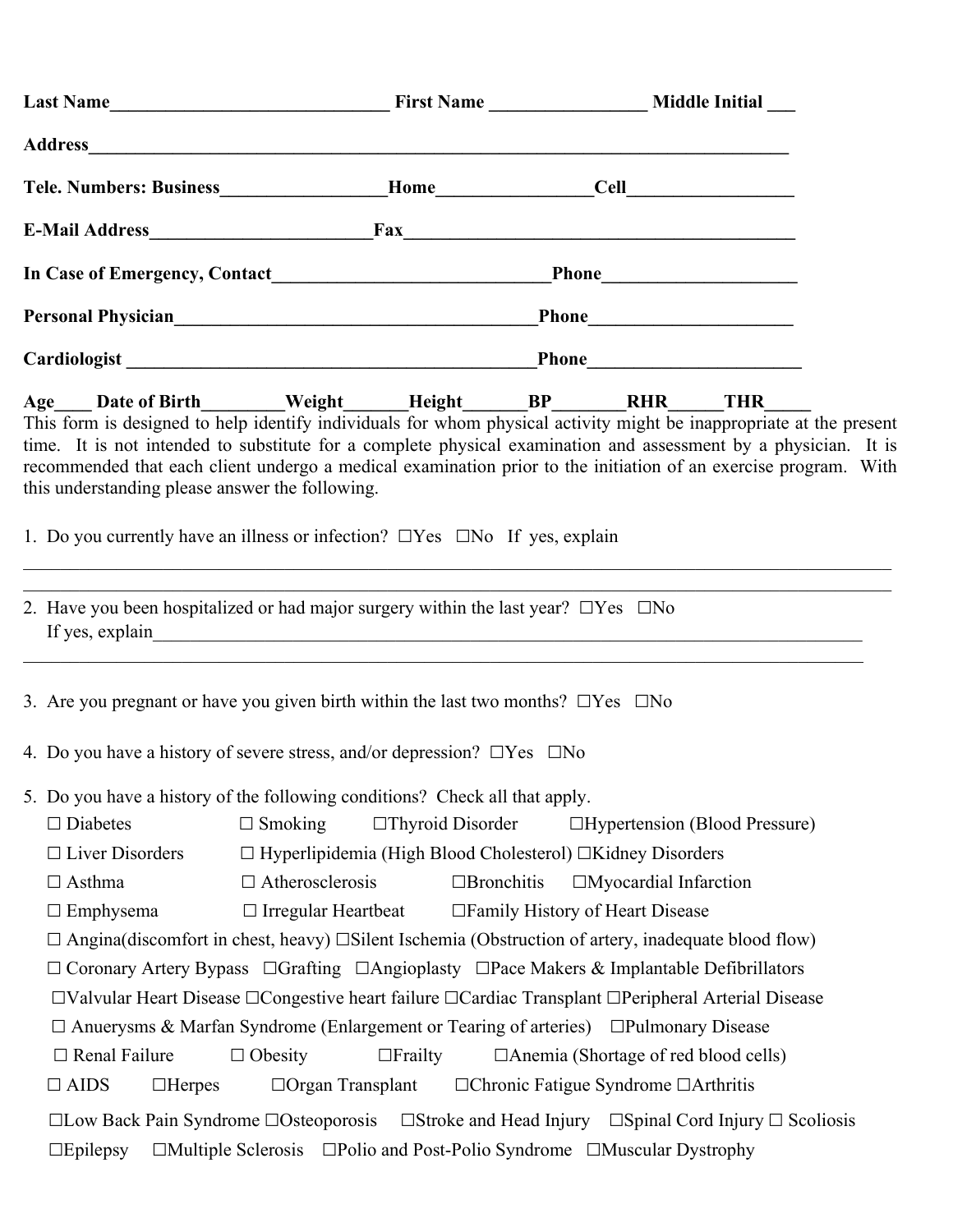5. Continued…

| □Amyotrophic Lateral Sclerosis □Cerebral Palsy □Parkinson's Disease □Mental Retardation                                                                                                                                                                                                                                                                                                                                                                                                                                                                                                                                                               |  |  |
|-------------------------------------------------------------------------------------------------------------------------------------------------------------------------------------------------------------------------------------------------------------------------------------------------------------------------------------------------------------------------------------------------------------------------------------------------------------------------------------------------------------------------------------------------------------------------------------------------------------------------------------------------------|--|--|
| $\Box$ Alzheimer's Disease $\Box$ Mental Illness $\Box$ Deaf and Hard of Hearing $\Box$ Visual Impairment                                                                                                                                                                                                                                                                                                                                                                                                                                                                                                                                             |  |  |
| 6. Do you have a history of the following injuries or orthopedic problems?<br>$\Box$ Joint Problems $\Box$ Tendonitis $\Box$ $\Box$ Arthritis                                                                                                                                                                                                                                                                                                                                                                                                                                                                                                         |  |  |
| 7. Do you have any other medical history not previously mentioned? $\Box$ Yes $\Box$ No                                                                                                                                                                                                                                                                                                                                                                                                                                                                                                                                                               |  |  |
| 8. Are you currently receiving physical therapy? $\Box$ Yes $\Box$ No                                                                                                                                                                                                                                                                                                                                                                                                                                                                                                                                                                                 |  |  |
| 9. Are you currently taking any medication? $\Box$ Yes $\Box$ No<br>If yes, list medication(s) and condition(s) $\frac{1}{\sqrt{1-\frac{1}{n}}\sqrt{1-\frac{1}{n}}\sqrt{1-\frac{1}{n}}}}$                                                                                                                                                                                                                                                                                                                                                                                                                                                             |  |  |
| 10. Are you presently involved in an exercise program? $\Box$ Yes $\Box$ No                                                                                                                                                                                                                                                                                                                                                                                                                                                                                                                                                                           |  |  |
| 11. In order to help design an enjoyable program, please select from the following activities and also<br>equipment of particular interest to you:<br>Activities: □Body Building □Strength Training □General Fitness □Cardiovascular                                                                                                                                                                                                                                                                                                                                                                                                                  |  |  |
| $\Box$ Flexibility $\Box$ Weight Loss $\Box$ Cardio Kickboxing $\Box$ Aerobics/Hi-Lo $\Box$ Yoga                                                                                                                                                                                                                                                                                                                                                                                                                                                                                                                                                      |  |  |
| <b>Equipment:</b> □Free Weights □Machines □Circuit Training □Biking                                                                                                                                                                                                                                                                                                                                                                                                                                                                                                                                                                                   |  |  |
| $\Box$ Stair Master $\Box$ Treadmill $\Box$ Step Reebok $\Box$ Spinning<br>I acknowledge, to the best of my ability, that I have answered the above questions completely and honestly, and<br>reaffirm that I have no known medical problems that would restrict my ability to participate in this exercise<br>program. I also understand that any physical activity involves risk. Therefore, I do hereby waive, release and<br>forever discharge the trainer from any or all responsibilities or liability from injuries or damages occurring as a<br>result of my participation in any activities in any setting or use of equipment or machinery. |  |  |

|              | Signature of Trainee | Date | Legal Guardian       | Date |
|--------------|----------------------|------|----------------------|------|
| <b>Notes</b> | Signature of Trainer | Date | Signature of Trainer | Date |
|              |                      |      |                      |      |